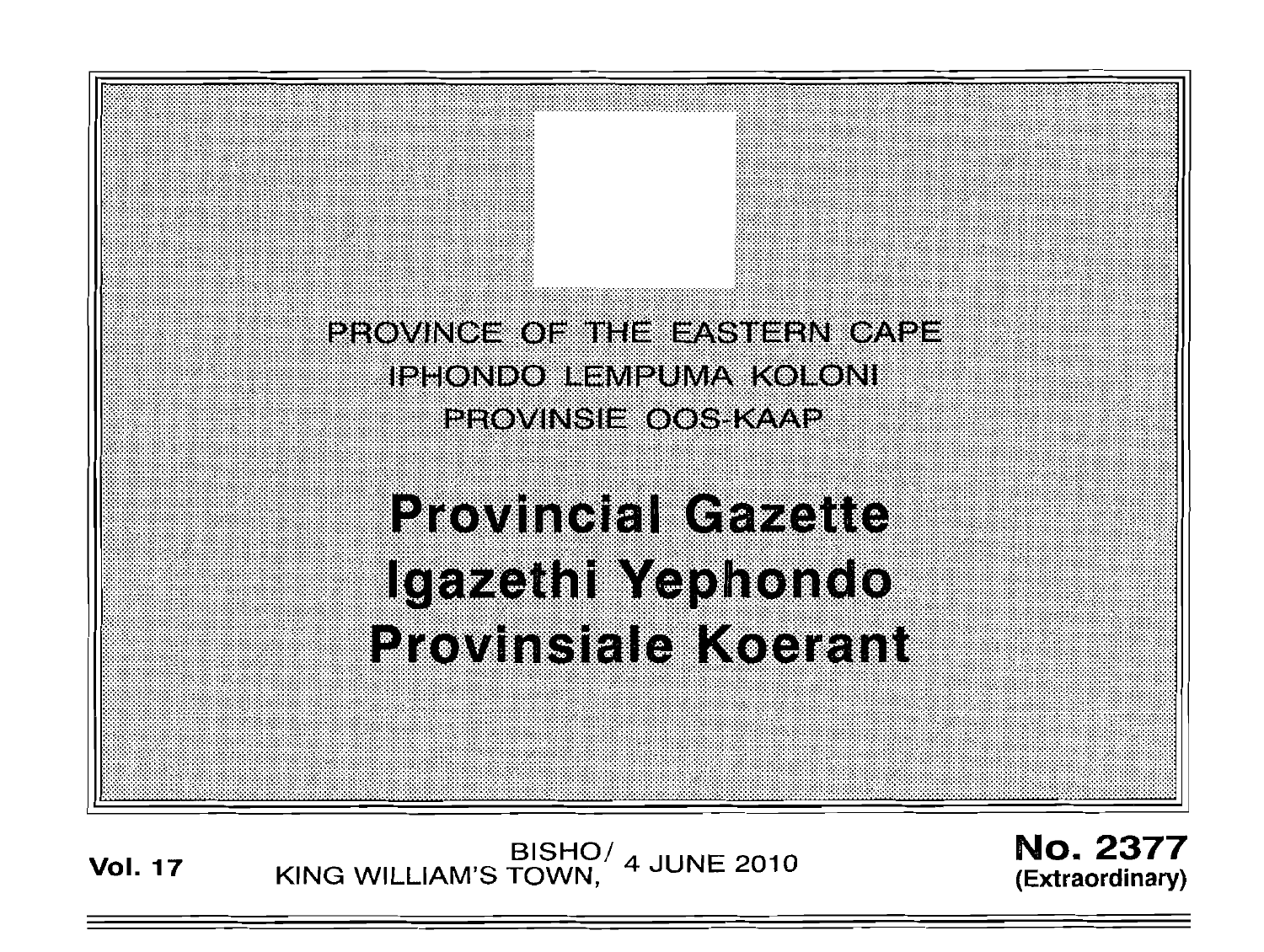### IMPORTANT NOTICE

The Government Printing Works will not be held responsible for faxed documents not received due to errors on the fax machine or faxes received which are unclear or incomplete. Please be advised that an "OK" slip, received from a fax machine, will not be accepted as proof that documents were received by the GPW for printing. If documents are faxed to the GPW it will be the sender's responsibility to phone and confirm that the documents were received in good order.

Furthermore the Government Printing Works will also not be held responsible for cancellations and amendments which have not been done on original documents received from clients.

| No. | <b>CONTENTS · INHOUD</b><br>Page<br>No. |        |              |  |  |  |  |
|-----|-----------------------------------------|--------|--------------|--|--|--|--|
|     | <b>GENERAL NOTICES</b>                  |        |              |  |  |  |  |
|     |                                         | 3<br>5 | 2377<br>2377 |  |  |  |  |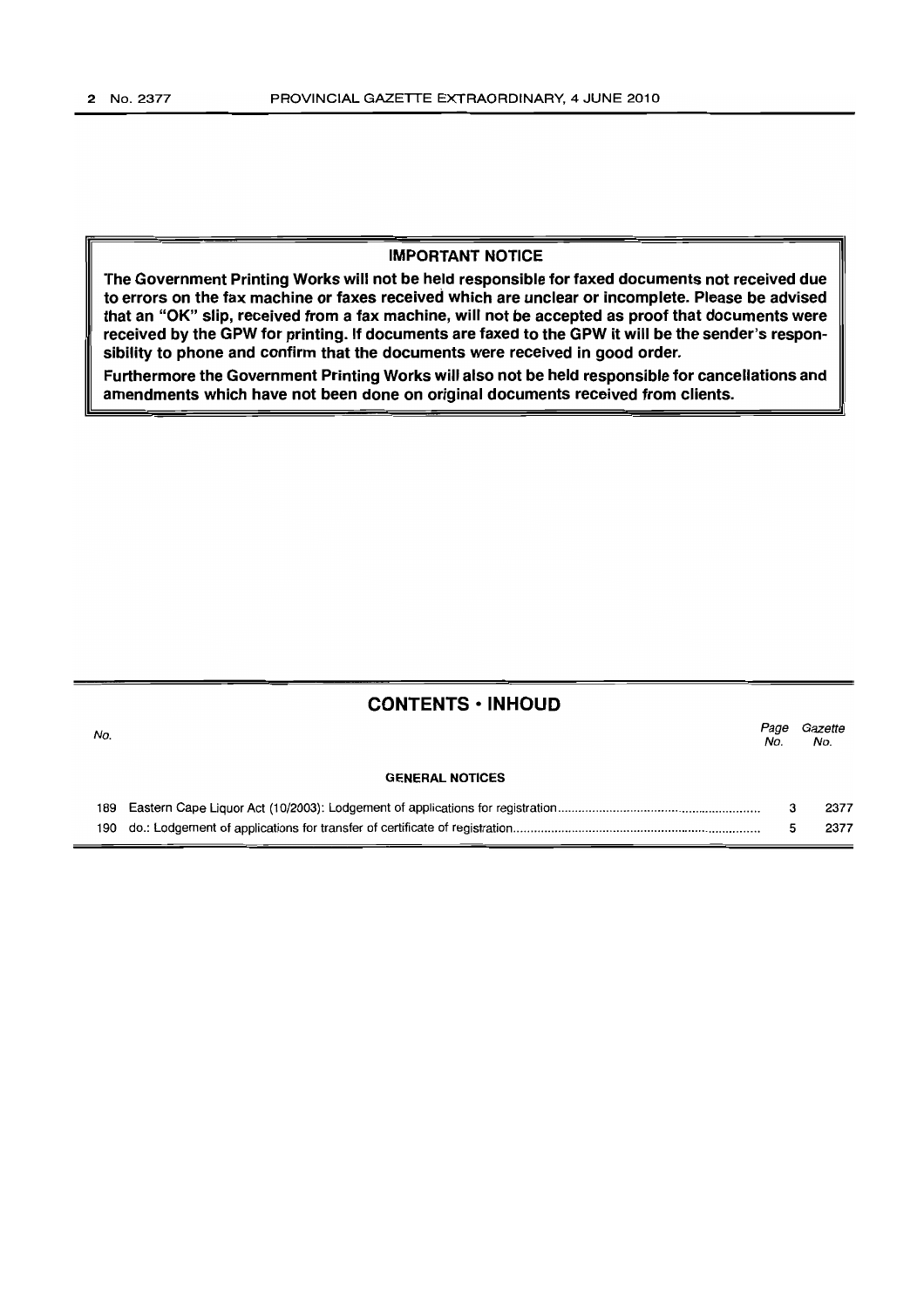# GENERAL NOTICES

No. 189

•

1. CM 3 [Reg 4 (1)]

#### EASTERN CAPE UQUOR ACT, 2003 (Act No. 10 of 2003) NOTICE OF LODGEMENT OF APPUCATIONS FOR REGISTRATION

Notice is hereby given that the applications for registration, particulars of which appear in the Schedule hereunder, have been lodged with the Board.

Interested parties may, free of charge, inspect any application which appears in the Schedule hereunder and may within twenty one days of this notice, lodge with the Board written representations in support of, or written objections.

#### THEMBI ZONO - GXOYIYA EASTERN CAPE UQUOR BOARD 26 May 2010

#### **SCHEDULE**

| 1                            |                  | $\boldsymbol{2}$                            | 3                                   | 4                            | 5                                                                                             |
|------------------------------|------------------|---------------------------------------------|-------------------------------------|------------------------------|-----------------------------------------------------------------------------------------------|
| Application<br><b>Number</b> |                  | <b>Name and</b><br>number of Ward           | Kind of registration<br>applied for | Kind of liquor to<br>be sold | Name under which business is<br>to be conducted and particulars<br>of the erf, street or farm |
| 1.                           | ECP 18251        | Ward 2 Ndlambe<br>Municipality              | Consumption on and<br>off premises  | All kinds                    | Phura's Tavern, 3830 Eagle<br>Crescent, Vincent Park,<br>Alexandria                           |
| 2.                           | ECP 18252        | Ward 13 Buffalo<br><b>City Municipality</b> | Consumption on and<br>off premises  | All kinds                    | Chinese Tavern, 51299<br>Hutchinson Str, Reeston,<br>Wilsonia, EL                             |
| З.                           | ECP 18253        | Ward 24 Buffalo<br>City Municipality        | Consumption on and<br>off premises  | All kinds                    | Malindi's Tavern, 667 N.U.15,<br>Mdantsane                                                    |
| 4.                           | ECP 18254        | Ward 6 Ndlambe<br>Municipality              | Consumption on and<br>off premises  | All kinds                    | Spokazi's Tavern, 2374 Tambo<br>Str, Port Alfred                                              |
| 5.                           | ECP 18255        | Ward 21<br>Nkonkobe<br>Municipality         | Consumption on and<br>off premises  | All kinds                    | Ebumnandini Tavern, 1147<br>Hoyana Str, Fort Beaufort                                         |
| 6.                           | <b>ECP 18256</b> | Ward 21<br>Nkonkobe<br>Municipality         | Consumption on and<br>off premises  | All kinds                    | Rasta's Tavern, 1147 Hoyana Str,<br>Fort Beaufort                                             |
| 7.                           | <b>ECP 18257</b> | Ward 6 Lukhanji<br>Municipality             | Consumption on<br>premises          | All kinds                    | Border Agricultural Society, Erf<br>64831A, Stephenson Str,<br>Queensdustria, Queenstown      |
| 8.                           | ECP 18258        | Ward 17 Mnquma<br>Municipality              | Consumption on and<br>off premises  | All kinds                    | Kwa Msirana's Tavern, Nomaheya<br>Loc, Ngamakwe                                               |
| 9.                           | ECP 18259        | Ward 20 Mbhashe<br>Municipality             | Consumption on and<br>off premises  | All kinds                    | Masizakhele Tavern, Qatywa A/A,<br>Zwelitsha Loc, Elliotdale                                  |
| 10.                          | <b>ECP 18260</b> | Ward 8 Kouga<br>Municipality                | Consumption on<br>premises          | All kinds                    | Havana Sports Bar, Shop 6,7,8<br>Times Sqaure Building, 33 Diaz<br>Rd, Jeffreys Bay           |
| 11.                          | ECP 18261        | Ward 41 Buffalo<br>City Municipality        | Consumption on and<br>off premises  | All kinds                    | Madevu's Tavern, 4333<br>Thubalethu Ext, Ndevana, KWT                                         |
| 12.                          | <b>ECP 18262</b> | Ward 27 Buffalo<br>City Municipality        | Consumption on<br>premises          | All kinds                    | Fish & Farrier Country, Portion 18<br>of Farm 742, Village Centre,<br>Crossways               |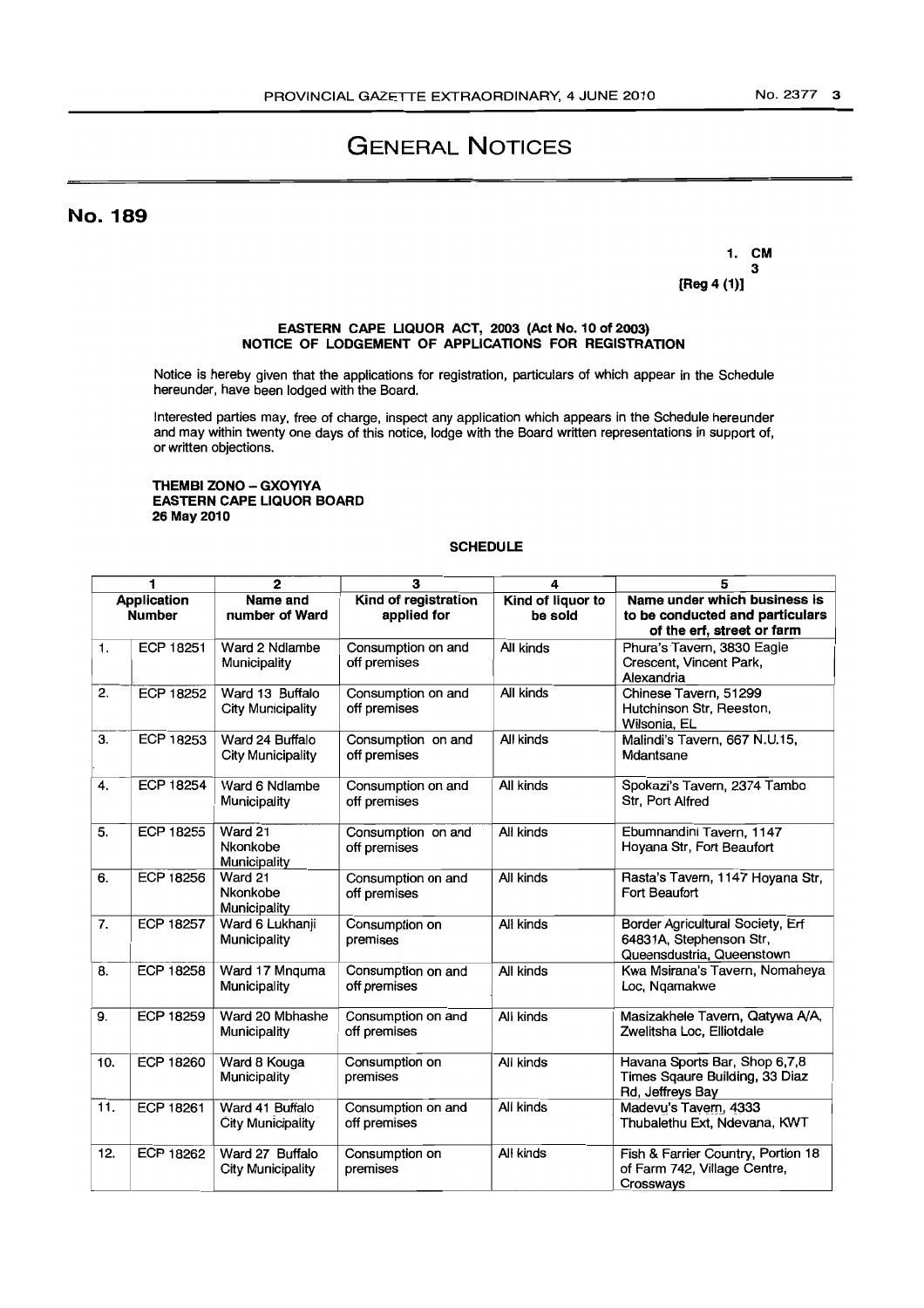| 13. | ECP 18263        | Ward 3 Nelson<br>Mandela<br>Metropolitan<br>Municipality  | Consumption on<br>premises         | All kinds | Rib Ranch Walmer, 55 Prospect<br>Rd, Walmer, Port Elizabeth                  |
|-----|------------------|-----------------------------------------------------------|------------------------------------|-----------|------------------------------------------------------------------------------|
| 14. | <b>ECP 18264</b> | Ward 3 Nelson<br>Mandela<br>Metropolitan<br>Municipality  | Consumption on<br>premises         | All kinds | Dondi Lodge, 51 Parliament Str,<br>Port Elizabeth                            |
| 15. | <b>ECP 18265</b> | Ward 5 Kouga<br>Municipality                              | Consumption on<br>premises         | All kinds | Storms River Guest Lodge, Erf 28<br>Kamassi Str, Storms River,<br>Humansdorp |
| 16. | ECP 18266        | Ward 3 Amahlathi<br>Municipality                          | Consumption on and<br>off premises | All kinds | Bhele's Tavern, 100544 Kom Loc,<br>Keiskammahoek                             |
| 17. | <b>ECP 18267</b> | Ward 17 Nelson<br>Mandela<br>Metropolitan<br>Municipality | Consumption off<br>premises        | All kinds | Amahegeba Trading, 118 Kwaza<br>Str, New Brighton, PE                        |
| 18. | <b>ECP 18268</b> | Ward 13 Elundini<br>Municipality                          | Consumption on and<br>off premises | All kinds | Solly's Tavern, Ntabelanga A/A,<br>Mt Fletcher                               |
| 19. | <b>ECP 18269</b> | Ward 3 Elundini<br>Municipality                           | Consumption on and<br>off premises | All kinds | Chilla's Pub, Erf 50 Maclear Van<br>Riebeeck Str. Maclear                    |
| 20. | ECP 18270        | Ward 13 Port St<br>Johns Municipality                     | Consumption on and<br>off premises | All kinds | Manzimtoti Tavern, Gogwana A/A,<br>Lusikisiki                                |
| 21. | ECP 18271        | Ward 24 Mbizana<br>Municipality                           | Consumption off<br>premises        | All kinds | Mgashana Bottle Store, Amadiba<br>A/A. Bizana                                |
| 22. | <b>ECP 18272</b> | Ward 2 Mnquma<br>Municipality                             | Consumption on and<br>off premises | All kinds | Norman's Place, No.8 Mnanyi Str,<br>Coloured Township, Butterworth           |